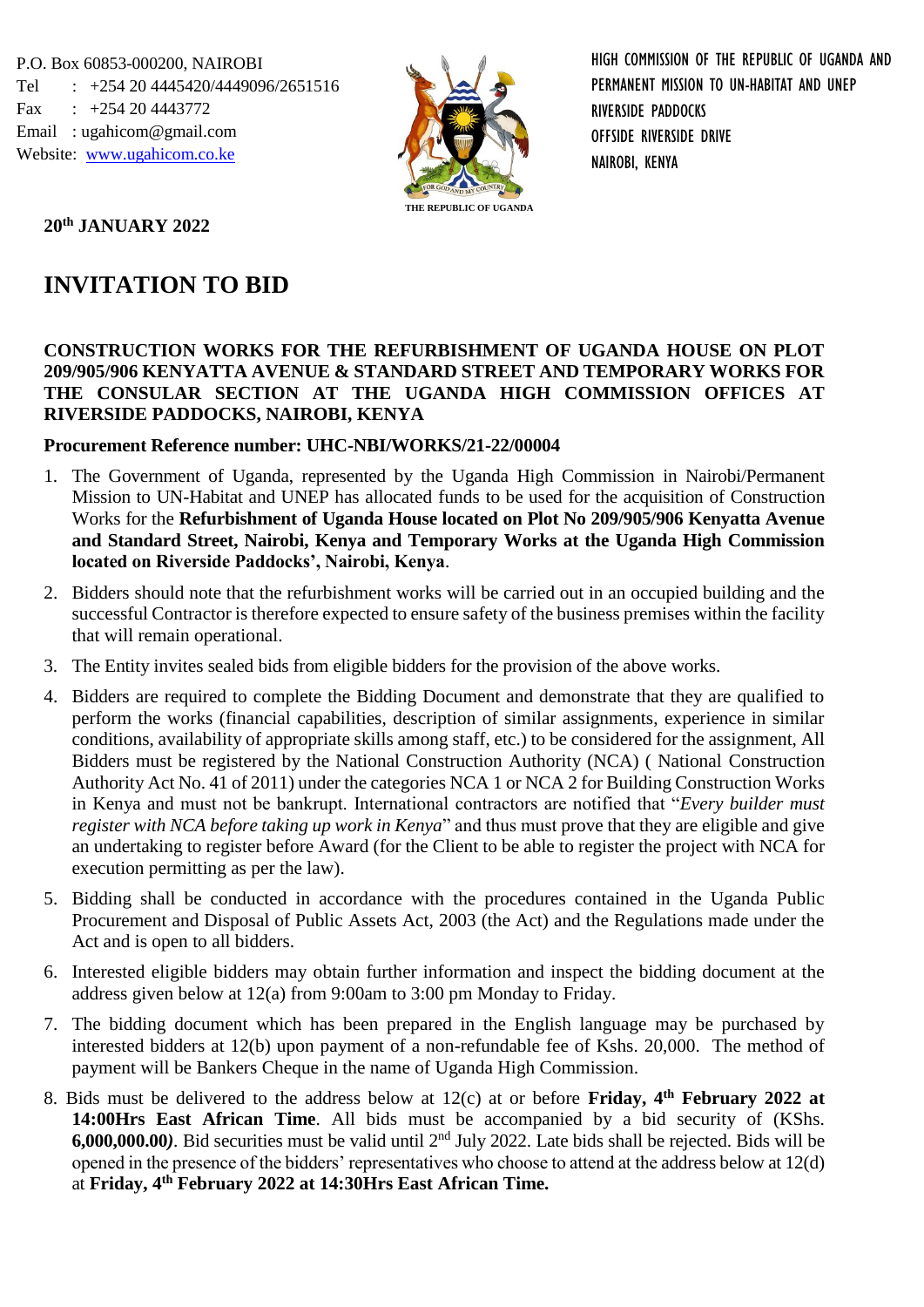

- 9. There shall be a pre-bid meeting at Uganda House located on Plot No209/905/906 Kenyatta Avenue and Standard Street, Nairobi, Kenya followed by a site visit to Uganda House on Plot No 209/905/906 Kenyatta Avenue and Standard Street, Nairobi, Kenya and thereafter Uganda High Commission facilities on Riverside Paddocks at 10:00am on the dates indicated in the proposed schedule in this notice 11 (b).
- 10. Bidders should note that the address for the following:
	- *a)* Documents may be inspected at;
	- *b)* Documents will be issued from;
	- *c)* Bids must be delivered to;
	- *d)* Bid opening;

is:

Head Procurement and Disposal Unit Uganda High Commission offices, Riverside Paddocks, Off Riverside Drive P. O. Box 60853-00200, Nairobi, Kenya Tel: +254 20 4445420, +254 798763762 Email: [ugahicom@gmail.com](mailto:ugahicom@gmail.com)

11. The Planned Procurement Schedule (subject to changes) is as follows:

| <b>Activity</b>                       | <b>Date</b>                                             |
|---------------------------------------|---------------------------------------------------------|
| (a) Publish bid notice                | $20th$ January 2022                                     |
| (b) Pre-bid meeting/Site visits       | 28 <sup>th</sup> January 2022 at 10:00Hrs East African  |
|                                       | Time                                                    |
| (c) Bid closing date                  | 4 <sup>th</sup> February 2022 at 14:00Hrs East African  |
|                                       | Time                                                    |
| (d) Bid opening date                  | 4 <sup>th</sup> February 2022 February 2022 at 14:30Hrs |
|                                       | East African Time                                       |
| (e) Evaluation process                | Within 40 working days from bid closing date            |
| (f) Display and communication of best | Within 5 working days from Contracts                    |
| evaluated bidder notice               | Committee award.                                        |
| (g) Contract signature                | After expiry of at least 10 working days from           |
|                                       | display of the best evaluated bidder notice and         |
|                                       | Attorney General's approval (clearance by the           |
|                                       | Solicitor General).                                     |

**Accounting Officer**